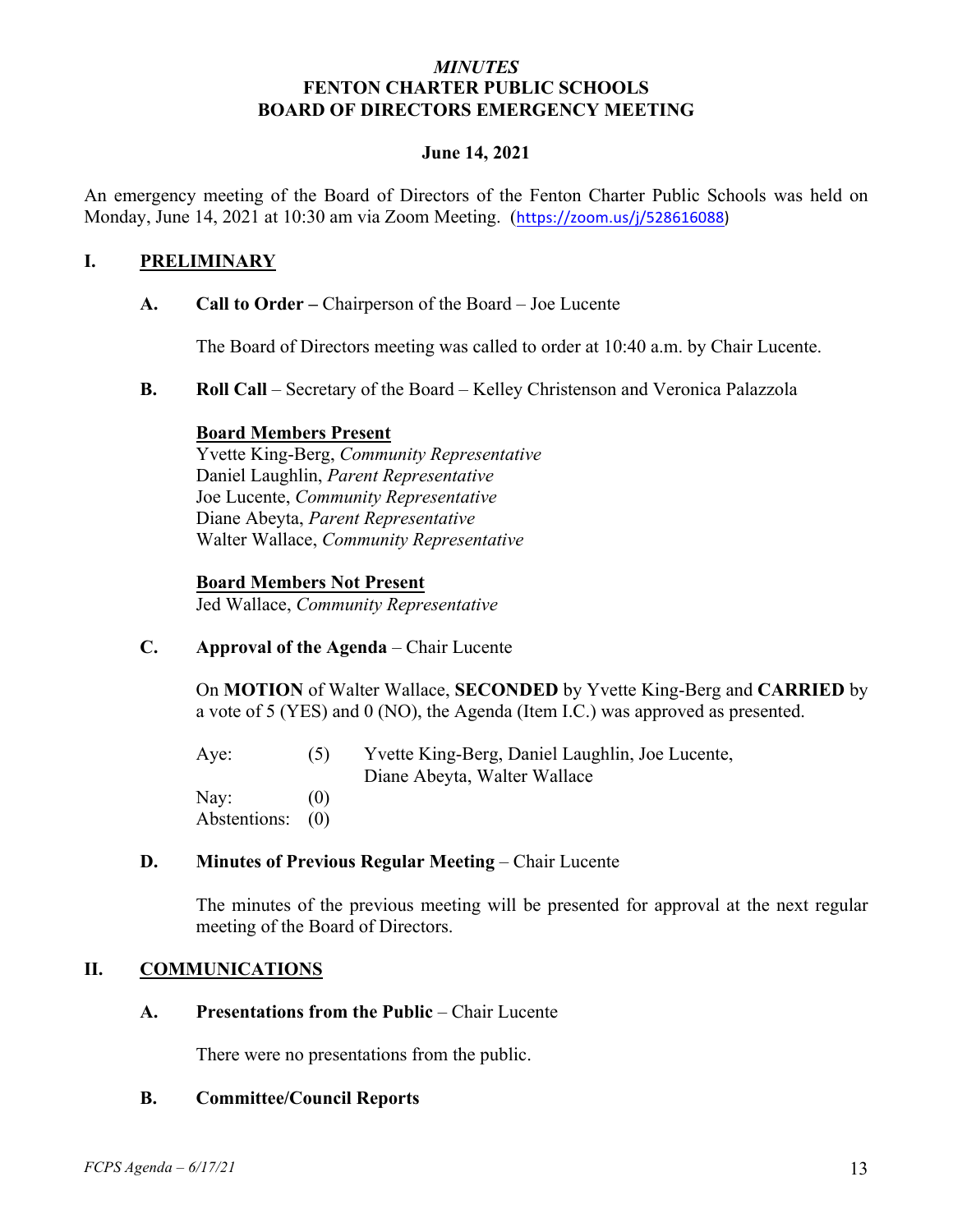Committee/council reports will be presented at the next regular meeting of the Board of Directors.

# **C. Treasurer/CFO's Report**

The Treasurer/CFO's report will be presented at the next regular meeting of the Board of Directors.

### **D. Directors' Reports**

The Directors' report will be presented at the next regular meeting of the Board of Directors.

### **E. Chief Academic Officer's Report –** Dr. David Riddick

The Chief Academic Officer's report will be presented at the next regular meeting of the Board of Directors.

### **F. Executive Director's Report**

The Executive Director's report will be presented at the next regular meeting of the Board of Directors.

# **III. CONSENT AGENDA ITEMS**

There were no items on the Consent Agenda.

# **IV. ITEMS SCHEDULED FOR ACTION**

### **A. Recommendation to approve Board Resolution #46: Material Revisions for FACS and FPC with revised timeline for implementation**

On **MOTION** of Walter Wallace, **SECONDED** by Yvette King-Berg and **CARRIED** by a vote of 5 (YES) and 0 (NO), the recommendation to approve Board Resolution #46: Material Revisions for FACS and FPC with revised timeline for implementation (Item IV.A.) was approved as presented.

| Aye: | Yvette King-Berg, Daniel Laughlin, Joe Lucente, |
|------|-------------------------------------------------|
|      | Diane Abeyta, Walter Wallace                    |

Nay:  $(0)$ 

Abstentions: (0)

# **V. ITEMS SCHEDULED FOR INFORMATION**

There were no items scheduled for information.

# **VI. ANNOUNCEMENTS**

The next regular meeting of the Fenton Charter Public Schools Board of Directors is scheduled for June 17, 2021, at 4:30 p.m. via Zoom (https://zoom.us/j/528616088)